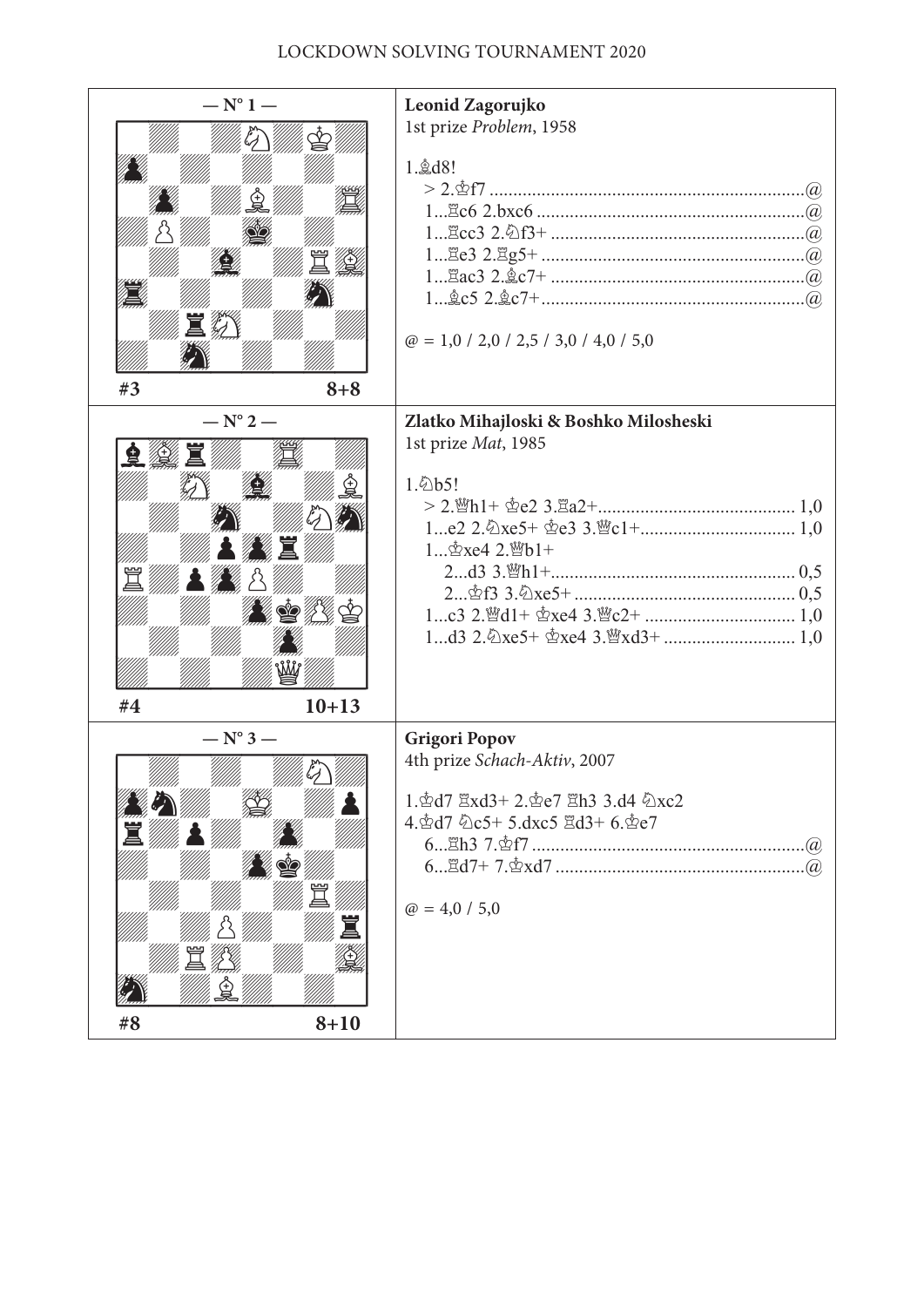## Lockdown solving tournament 2020

| $-\mathrm{N}^{\circ}$ 4 —                   |          | <b>Valery Vlasenko</b>                                                                                                                                                                                                                |
|---------------------------------------------|----------|---------------------------------------------------------------------------------------------------------------------------------------------------------------------------------------------------------------------------------------|
|                                             |          | honourable mention All-Union Problems and Studies<br>80-A, 2006 (version)                                                                                                                                                             |
|                                             |          |                                                                                                                                                                                                                                       |
|                                             |          | 4c1 $\mathbb{S}$ 5. gxc1 gxc1 6. gc8 c4 7. ge4 c3 8. gd4  1,0<br>11c1曾 12. b7#                                                                                                                                                        |
|                                             |          | * 4. gc4? c1 lg 5. gxc1 gxc1 6. ga6 c4 7. ge4 c3 8. gd4 gd2 9. gc5<br>c2 10. gb6 $\&a5+$ ! (10c1曾? 11. $\&b7$ #)<br>* 8. d3? c2!<br>* 8c2 9. c3                                                                                       |
|                                             | $4 + 4$  |                                                                                                                                                                                                                                       |
| $- N^{\circ} 5 -$                           |          | <b>Aleksandr Pankratiev</b><br>1st prize P. Werner JT, 2002                                                                                                                                                                           |
| $\mathcal{L}(\mathcal{L})$                  |          | I)<br>$\mathbf{I}$<br>III)<br>$\omega$ = 2,0 / 3,5 / 5,0                                                                                                                                                                              |
| H#3<br>3 sol.                               | $9 + 10$ |                                                                                                                                                                                                                                       |
| $- N^{\circ} 6 -$<br>ymu yyu<br>!!: William |          | <b>Marcel Tribowski</b><br>feenschach, 1990<br>$\Gamma$<br>1. e3 $\&$ xh6 2. $\&$ xf6+ $\&$ g8<br>(a)<br>$\rm{II}$<br>1. Min4 g7 2. Maxf6+ gf8<br>(a)<br>III)<br>1.h5 $\&e7$ 2. $\&x$ f6+ $\&g8$<br>(a)<br>$\omega$ = 2,0 / 3,5 / 5,0 |
| H#4<br>3 sol.                               | $5 + 12$ |                                                                                                                                                                                                                                       |